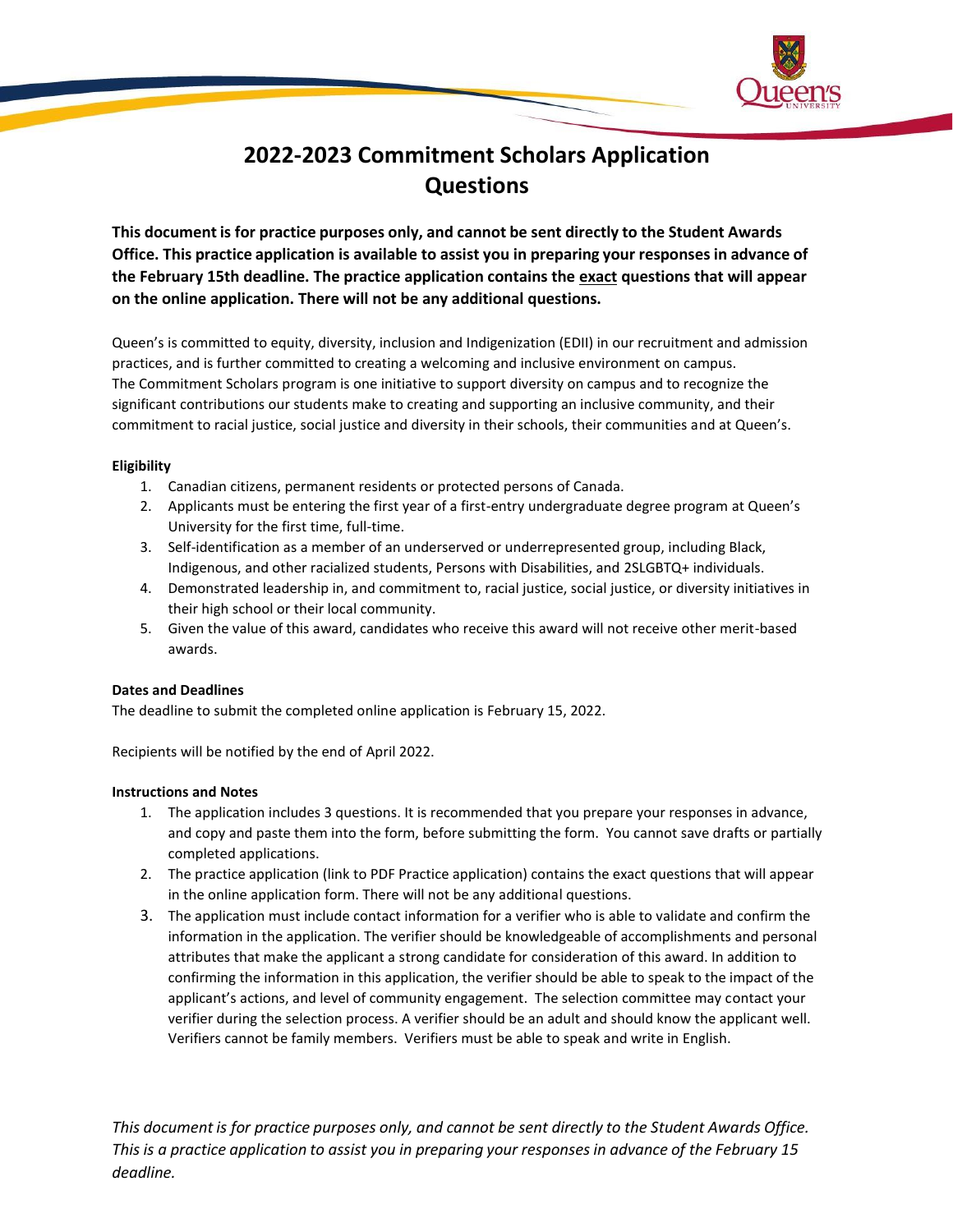

## **Collection of Personal Information**

The personal information on this form is collected under the authority of the Royal Charter of 1841, as amended. The information collected will be used by the Office of the University Registrar to assess your eligibility for merit-based student financial assistance. Information regarding the receipt of student financial assistance may be reported to the Ministry of Colleges and Universities. In addition to external reporting requirements, the information will also be used for internal planning and statistical analysis.

The information on applications will be shared with the selection committee for evaluation and adjudication.

For more information, please contact the Office of the University Registrar, Student Awards, Queen's University, Gordon Hall. Email: awards@queensu.ca. Telephone: (613) 533-2216.

### **Commitment Scholars Award**

Awarded to students entering first year of any first entry undergraduate degree program, who selfidentify as a member of an underserved or underrepresented, including Black, Indigenous, and other racialized students, Persons with Disabilities, and 2SLGBTQ+ individuals.

The award will be granted based on demonstrated leadership in, and commitment to, racial justice, social justice, or diversity initiatives in high school or the local community.

The award is renewable for 3 subsequent years provided the student continues to be registered in a program of study.

Applications are to be made to the Office of the University Registrar, Student Awards, via online form, by February 15, 2022.

Value: 10 Awards at \$12,000 CDN x 4 years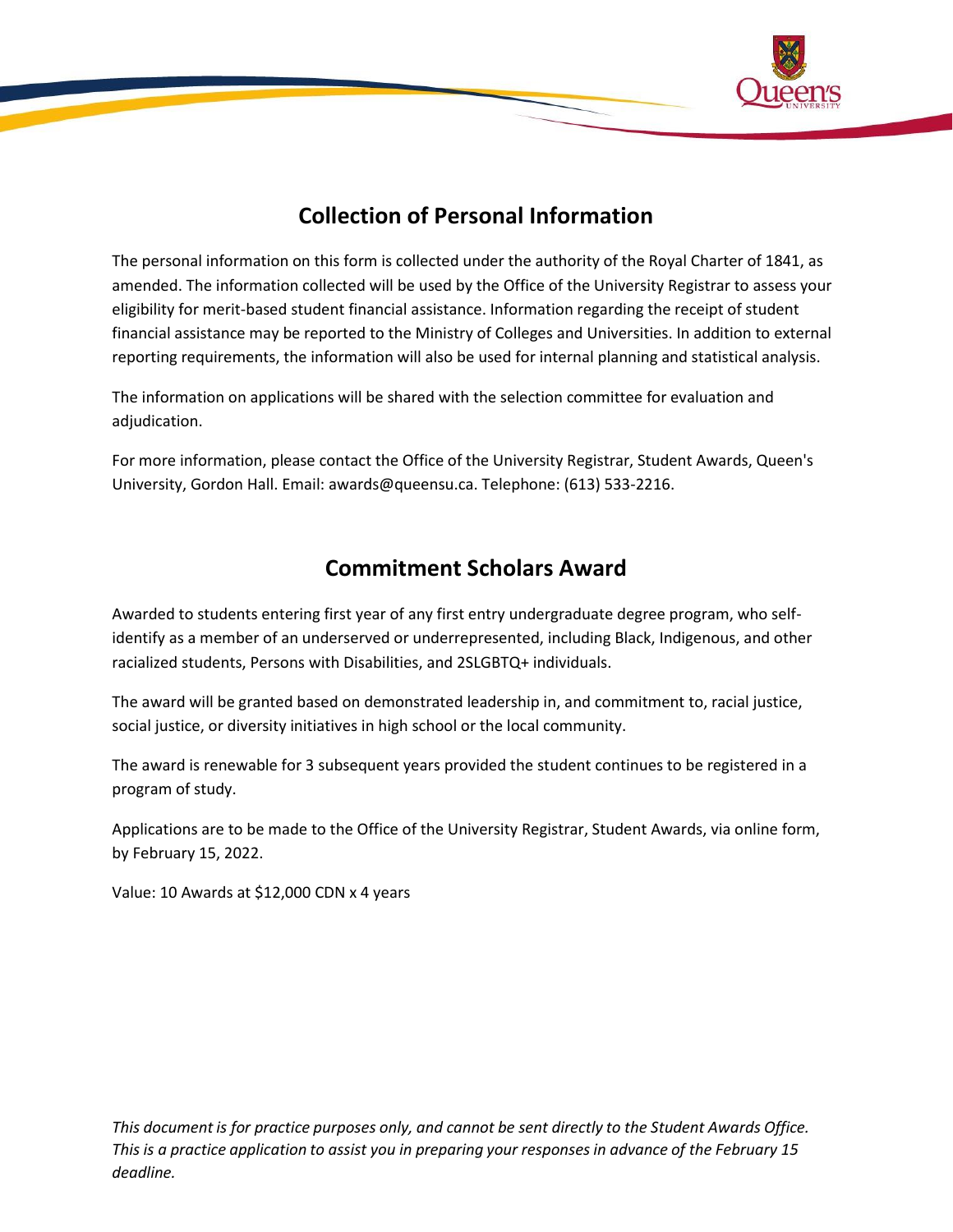

# **Student Biographical Information**

| Queen's Student Number:               |       |             |  |  |
|---------------------------------------|-------|-------------|--|--|
| Last Name:                            |       |             |  |  |
| First Name:                           |       |             |  |  |
| Middle Name(s):                       |       |             |  |  |
| <b>Permanent Mailing Address:</b>     |       |             |  |  |
| Address 2:                            |       |             |  |  |
| Address 3:                            |       |             |  |  |
| City:                                 | Prov: | Postal Code |  |  |
| Date of birth:                        |       |             |  |  |
| <b>Email Address:</b>                 |       |             |  |  |
| High School Name:                     |       |             |  |  |
| High School City:                     |       |             |  |  |
| High School Province or Country:      |       |             |  |  |
|                                       |       |             |  |  |
| I identify as (check all that apply): |       |             |  |  |

• Black (e.g. African, American, Canadian, Caribbean)

- A member of a Visible Minority/Racialized group
- An Indigenous Person
- A person with a disability
- A person who identifies as 2SLGBTQ+

Program(s) at Queen's to which you have applied to: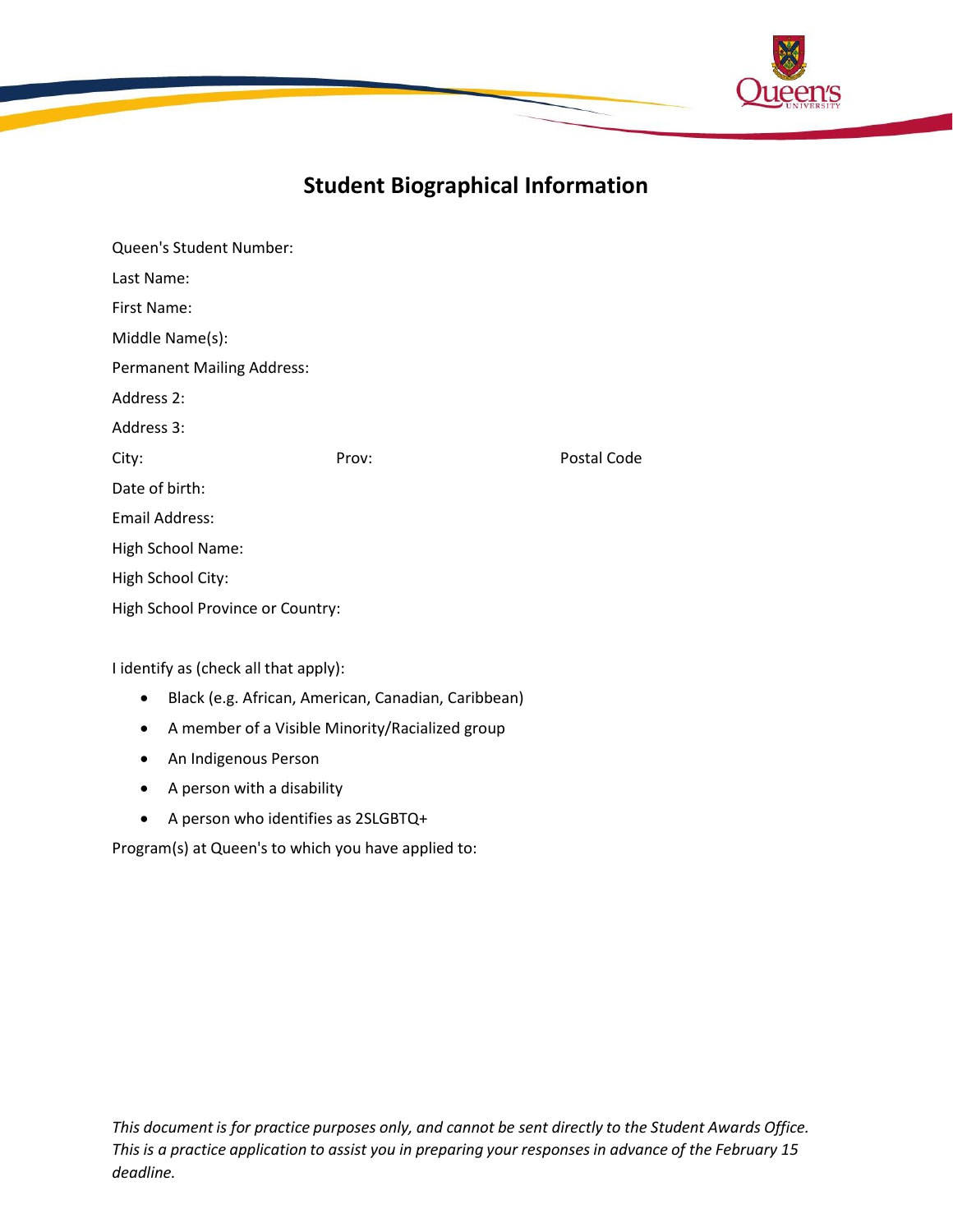

# **Extracurricular Activities / Employment/Involvement**

We want to better understand your experiences outside of the classroom as they relate to your leadership in areas of racial justice, social justice or diversity initiatives. Please indicate your involvement in up to 3 activities/initiatives that exemplify your engagement in your school or community, and highlight your role or contribution.

Include any paid employment by indicating 'Yes' in the column provided. Employment is viewed as equally important in enriching your experiences and skills in these areas.

*e.g. YMCA - Swimming Instructor| Team Leader| 2020-2021| 160 hours| Yes*

| <b>Organization/Activity</b> | Role                  | Year(s)       | Approximate | Was this paid |
|------------------------------|-----------------------|---------------|-------------|---------------|
| (Brief Description,          | (e.g. leader,         | involved      | hours in a  | employment?   |
| 100 characters or            | participant, member,  | (e.g. 2019 -  | given year  | (Yes / No)    |
| less)                        | founder, captain) (20 | 2021 or 2020) | (e.g. 220)  |               |
|                              | characters or less)   |               |             |               |
|                              |                       |               |             |               |
|                              |                       |               |             |               |
|                              |                       |               |             |               |
|                              |                       |               |             |               |
|                              |                       |               |             |               |
|                              |                       |               |             |               |
|                              |                       |               |             |               |
|                              |                       |               |             |               |
|                              |                       |               |             |               |
|                              |                       |               |             |               |
|                              |                       |               |             |               |
|                              |                       |               |             |               |
|                              |                       |               |             |               |
|                              |                       |               |             |               |
|                              |                       |               |             |               |
|                              |                       |               |             |               |
|                              |                       |               |             |               |
|                              |                       |               |             |               |
|                              |                       |               |             |               |
|                              |                       |               |             |               |
|                              |                       |               |             |               |
|                              |                       |               |             |               |

Please note: the character maximum includes spaces and returns as a counted character.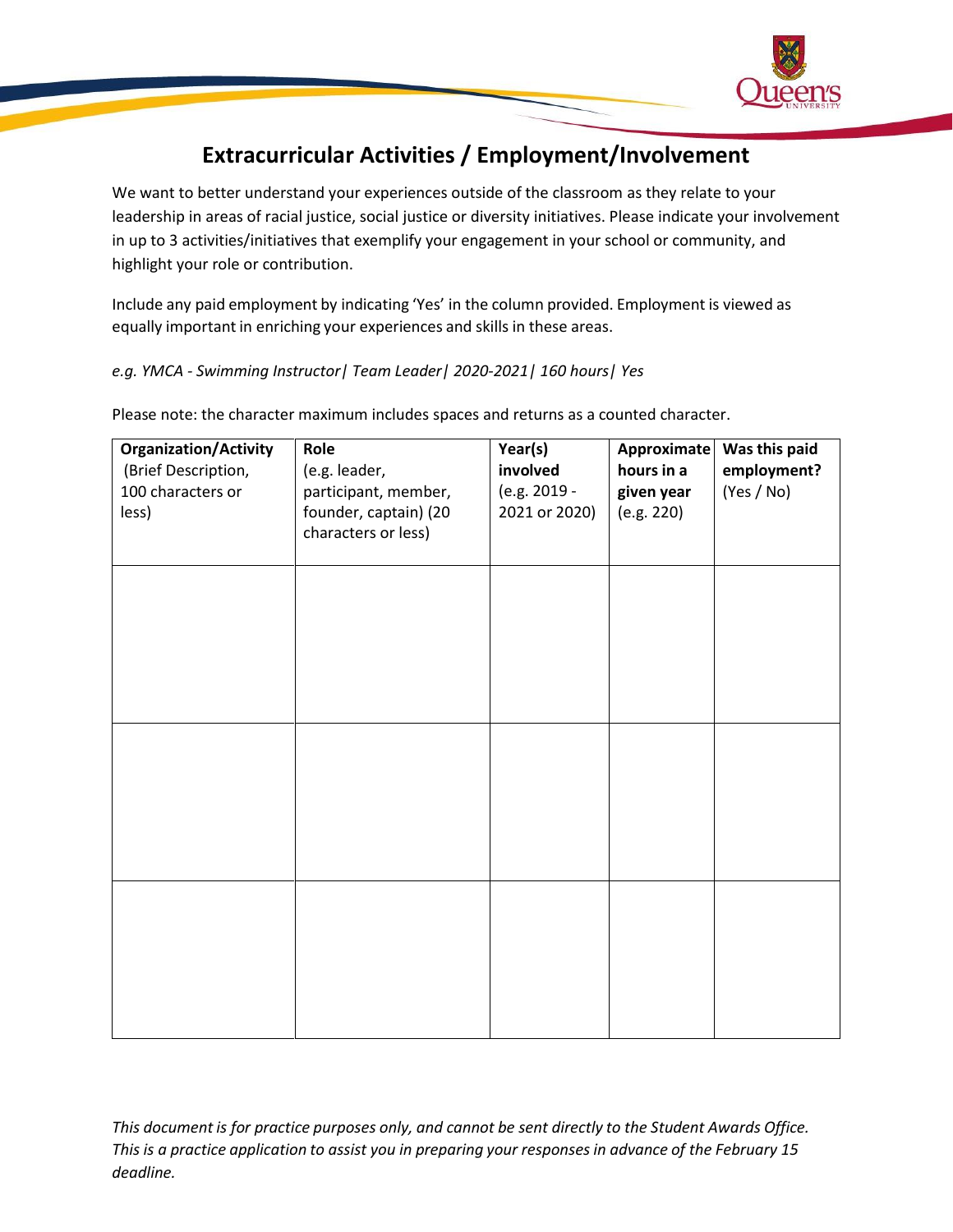

## **Leadership and Impact**

Using examples from above, or another example, describe how your contributions demonstrate your leadership in the area of racial justice, social justice or diversity, and the impact or results of the contributions you have made. Describe your motivation to engage in this work, and how this experience will lead to continued commitment to these issues while at Queen's. (5,000 characters (approx. 800 words) or less, including spaces and returns)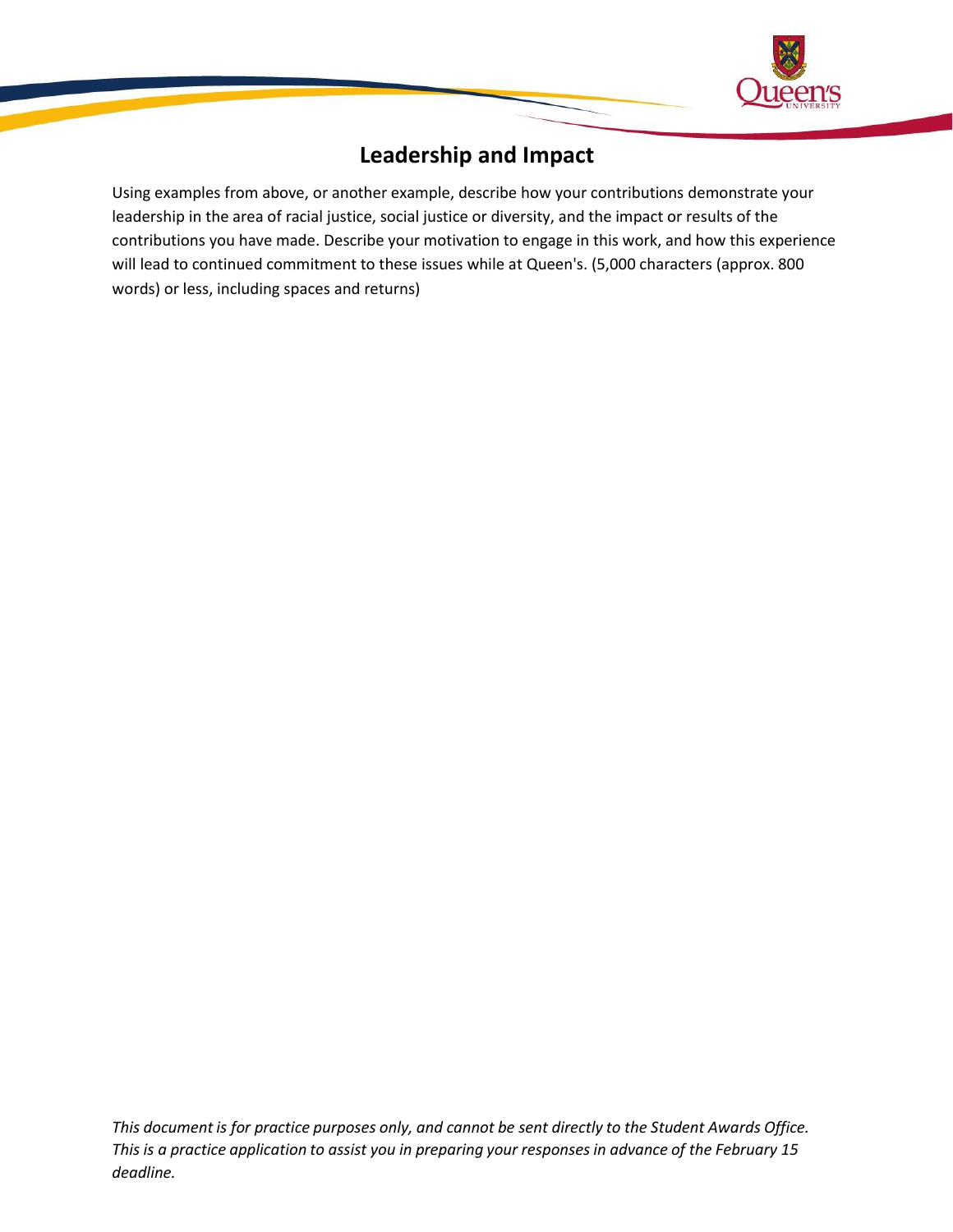

## **Overcoming Obstacles**

As part of an experience where you demonstrated your leadership, what challenges did you encounter? How did you respond and what did you learn about leadership from this experience. (2500 characters or less (approx. 400 words) including spaces and returns)